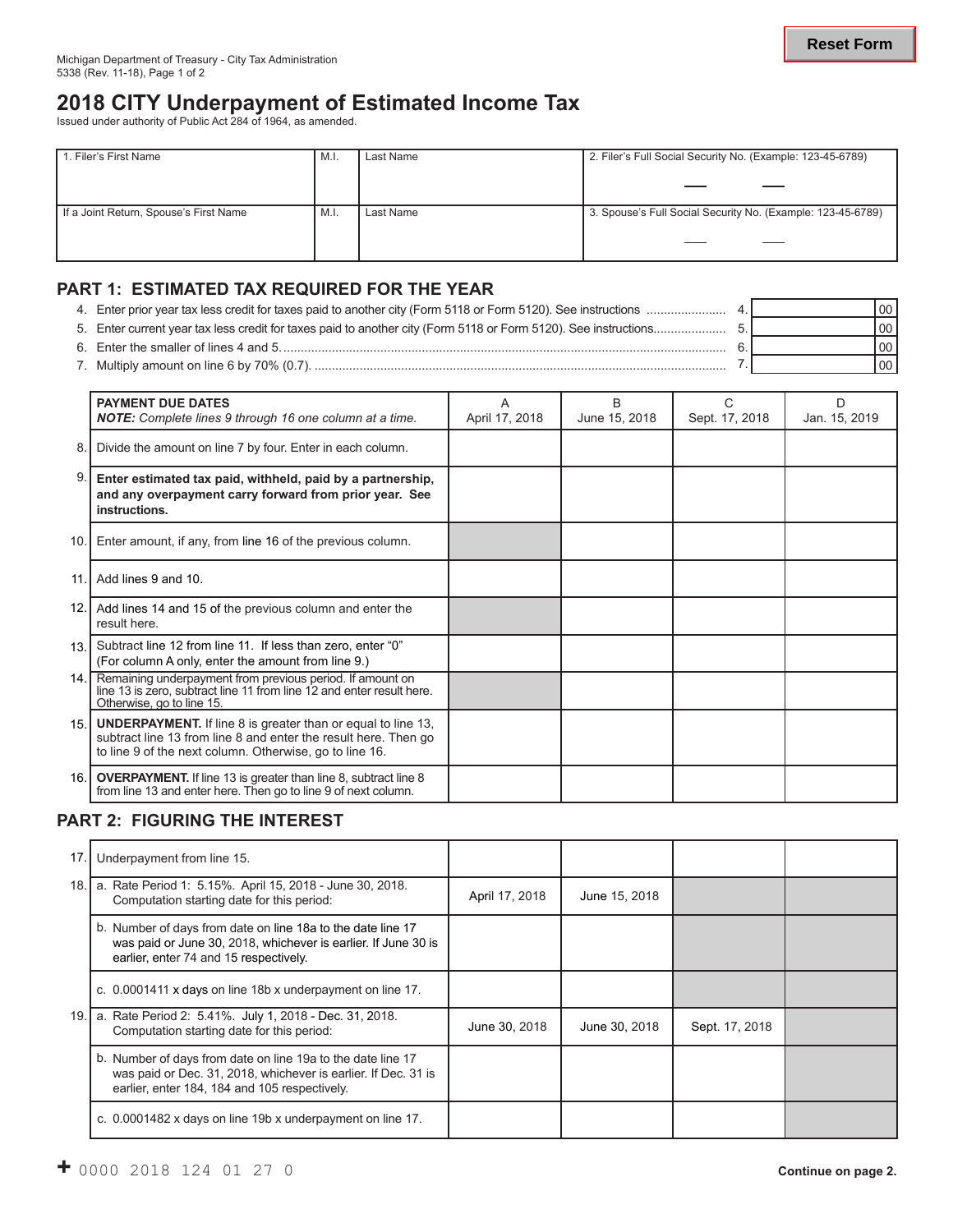| 20. | a. Rate Period 3: 5.9%. Jan. 1, 2019 - June 30, 2019.<br>Computation starting date for this period:                                                                              | Dec. 31, 2018 | Dec. 31, 2018 | Dec. 31, 2018 | Jan. 15, 2019 |
|-----|----------------------------------------------------------------------------------------------------------------------------------------------------------------------------------|---------------|---------------|---------------|---------------|
|     | Number of days from date on line 20a to the date line 17<br>was paid or April 15, 2019 whichever is earlier. If April 15 is<br>earlier, enter 105, 105, 105 and 90 respectively. |               |               |               |               |
|     | c. 0.0001616 x days on line 20b x underpayment on line 17.                                                                                                                       |               |               |               |               |
|     | 21. <b>TOTAL INTEREST.</b> Add amounts on lines 18c, 19c and 20c in all columns. Enter the total interest here.                                                                  |               |               | 21            | l00l          |

# **PART 3: FIGURING THE PENALTY**

|     |                                                   |      | April 17, 2018 |      | B<br>June 15, 2018 |         | Sept. 17, 2018 |      | Jan. 15, 2019 |      |
|-----|---------------------------------------------------|------|----------------|------|--------------------|---------|----------------|------|---------------|------|
| 22. | Subtract line 11 from line 8. If less than zero,  | 22.  |                | 00   |                    | 00      |                | 00   |               | 00   |
| 23. | Enter 25% (0.25) or 10% (0.10) (see instructions) | 23.I |                | $\%$ |                    | $\%$    |                | $\%$ |               | $\%$ |
| 24. | Multiply amount on line 22 by line 23.            | 24.  |                | 00   |                    | $00 \,$ |                | 00   |               | 00   |
| 25. |                                                   |      |                |      |                    |         | 25.            |      |               | 00   |
| 26. |                                                   |      |                |      |                    |         | 26.            |      |               | 00   |

# **ANNUALIZED INCOME WORKSHEET**

Complete one column at a time. Line numbers refer to this Worksheet unless another form is listed. **NOTE:** Use this worksheet only if using the annualized income installment method.

|                                                                                                                              |                | A<br>First 3 months<br>1-1 to 3-31-18 | $\overline{B}$<br>First 5 months<br>1-1 to 5-31-18 | $\overline{C}$<br>First 8 months<br>1-1 to 8-31-18 | $\overline{D}$<br>12 months<br>1-1 to 12-31-18 |
|------------------------------------------------------------------------------------------------------------------------------|----------------|---------------------------------------|----------------------------------------------------|----------------------------------------------------|------------------------------------------------|
| 1. Enter total income subject to tax. See instructions                                                                       | $\mathbf{1}$ . |                                       |                                                    |                                                    |                                                |
|                                                                                                                              | 2.             | 4                                     | 2.4                                                | 1.5                                                | 1                                              |
| 3. Annualized total income. Multiply line 1 by line 2                                                                        | 3.             |                                       |                                                    |                                                    |                                                |
| 4. Enter total exemption allowance. See instructions                                                                         | 4.             |                                       |                                                    |                                                    |                                                |
|                                                                                                                              | 5.             |                                       |                                                    |                                                    |                                                |
| 6. Multiply line 5 by current tax rate. See instructions                                                                     | 6              |                                       |                                                    |                                                    |                                                |
| 7. Enter credit for taxes paid to another city in each column                                                                | 7.             |                                       |                                                    |                                                    |                                                |
| 8. Tax after credits. Subtract line 7 from line 6 (if less than zero,                                                        | 8.             |                                       |                                                    |                                                    |                                                |
| 9. Multiply line 8 by 17.5% (1st period), 35% (2nd period),<br>52.5% (3rd period) and 70% (4th period). Enter the results in | 9.             | (line 8 x 17.5%)                      | (line 8 x 35%)                                     | (line $8 \times 52.5\%)$                           | (line 8 x 70%)                                 |
| 10. Enter combined amounts from line 16 of all previous                                                                      | 10.            |                                       |                                                    |                                                    |                                                |
| 11. Subtract line 10 from line 9 (if less than zero, enter "0")                                                              | 11.            |                                       |                                                    |                                                    |                                                |
| 12. Required quarterly payment. Divide the amount on line 7, page<br>1 by four and enter the result in each column           | 12.            |                                       |                                                    |                                                    |                                                |
| 13. Enter the amount from line 15 of the previous column                                                                     | 13.            |                                       |                                                    |                                                    |                                                |
|                                                                                                                              | 14.            |                                       |                                                    |                                                    |                                                |
| 15. Subtract line 11 from line 14 (if less than zero, enter "0")                                                             | 15.            |                                       |                                                    |                                                    |                                                |
| 16. Required installments. Enter the smaller of lines 14 or 11                                                               | 16.            |                                       |                                                    |                                                    |                                                |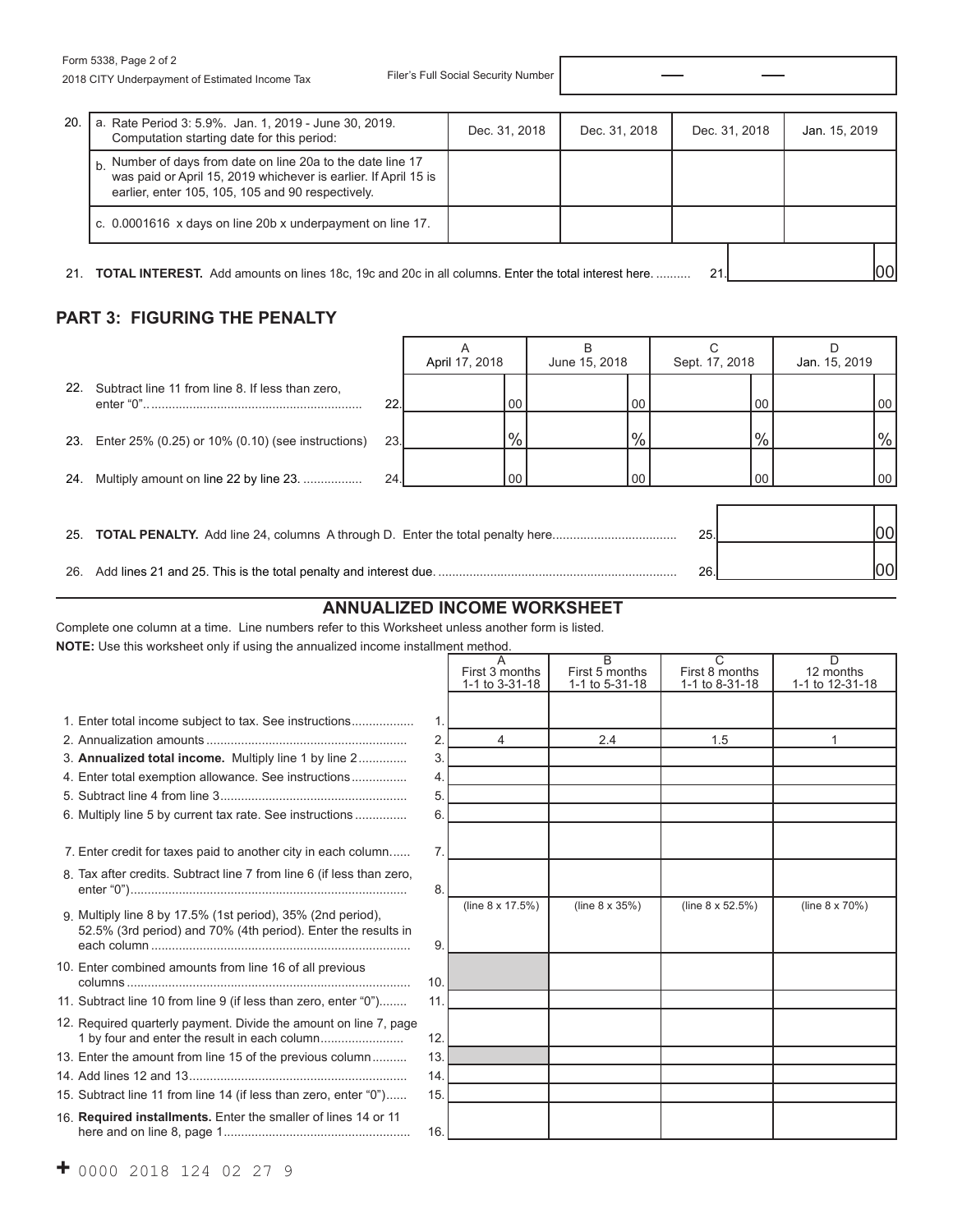# Form 5338, Page 3 **Instructions for Form 5338,** *Underpayment of Estimated Income Tax*

#### **Purpose**

This form is used to compute penalty and interest for underpayment, late payment or failure to make payment of quarterly estimated payments. If you prefer not to file this form, Treasury will compute any applicable penalty and interest and bill you. Interest computed on this form and penalty charged for failing to file or underpaying estimated payments will be the same regardless of whether payment is received with the return or if Treasury sends a bill.

## **General Instructions**

**Note:** If line 6 less your withholding and any payments made on your behalf by a partnership is less than \$100, **STOP**. Do not complete this form.

Use this form to determine if penalty and interest are due for failing to make estimated payments or for underpaying the estimated tax due. Penalty and interest can be charged if the payment was insufficient or late in any quarter. This is true even if the return computes to a refund when filed. Interest and penalty are figured separately for each due date and may be due even if an earlier underpayment is made up with an overpayment later.

The estimated tax payments must be made timely, in four equal installments, and the sum of the installments must equal the lesser of:

- 70% of the current year tax, or
- 70% of the prior year tax

# **Penalty and interest may be avoided and this form**

# **should not be filed IF:**

- The preceding year had no tax liability (if required to file), or you were not required to file.
- The total tax after withholding and credits is \$100 or less.
- Estimated payments were received in four equal, timely installments and were at least 70% of the current or prior year tax.

#### **Annualizing**

If income is received unevenly during the year (e.g., from a seasonal business, capital gain, severance pay or bonus) the Annualized Income Worksheet may be completed.

Complete the Annualization Income Worksheet before completing Parts 1 through 3 of Form 5338. Include the City of Detroit Income Tax Return (Form 5118, 5119 or 5120).

# **Where to Get Forms**

If you are required to make estimated tax payments visit **www.michigan.gov/citytax** to obtain *2019 City Estimated Individual Income Tax Voucher* (Form 5123).

# **Line-by-Line Instructions**

Before completing Part 1, verify that the total tax after withholding and credits is more than \$100. If the result is \$100 or less, do not complete this form.

# **Part 1: Estimated Tax Required for the Year**

**Line 4:** Enter the amount of tax from the immediately preceding tax year less credit for taxes paid to another city. If no prior year return was required or you had no liability, enter zero; penalty and interest for underpayment of estimated income tax is not applicable.

**Line 5:** The City of Detroit Income Tax Return (Form 5118, 5119 or 5120) must be completed prior to completion of this form. Enter the amount of the current year tax less credit for taxes paid to another city. If \$100 or less, do not complete this form.

**Line 9:** Enter estimated payments made during the quarter and one-fourth of your total withholding and taxes paid by partnerships. One-fourth of your total withholding and taxes paid by partnership are considered paid in each quarter.

In column A, enter payments made on or before April 17, 2018. Column A will also include any overpayment from 2017 that has been credited forward to 2018, to be applied to the first installment.

In column B, enter payments made after April 17, 2018 and through June 15, 2018. In column C, enter any payments made after June 15, 2018 and through September 17, 2018. In column D, enter any payments made after September 17, 2018 and through January 15, 2019.

**Note:** Do not enter extension payments on this form. Any payments received after January 15, 2019 are not considered estimated tax payments for tax year 2018.

# **Part 2: Figuring the Interest**

Part 2 computes interest to April 15, 2019, or the date of payment, whichever is earlier. This part of the form breaks down the underpayments to the payment period they are due, then gives the interest rate for that period. Interest is figured for the number of days the installments remained unpaid. All payments are applied to any underpayment first, regardless of when the payment is received. The balance (if any) is applied to the next period.

**Note:** Complete lines 9 through 20 for column A before going to column B, etc. Only complete each column to the date the payment was made. If the total underpayment for any period was not paid with one payment, several calculations may be required. Include a separate sheet if necessary.